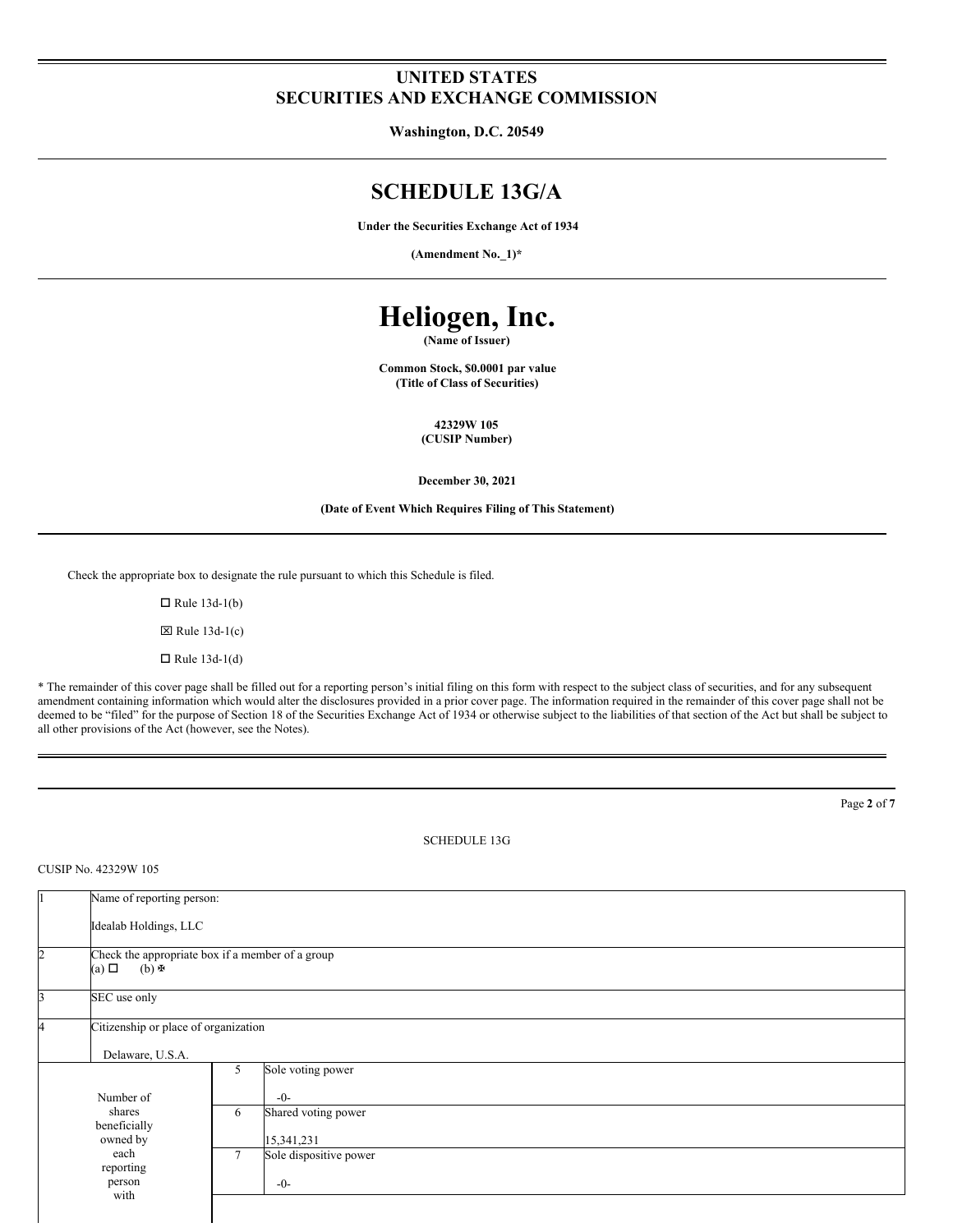|            | Shared dispositive power<br>8<br>15,341,231                                 |  |  |
|------------|-----------------------------------------------------------------------------|--|--|
|            | Aggregate amount beneficially owned by each reporting person                |  |  |
|            | 15,341,231                                                                  |  |  |
| 10         | Check box if the aggregate amount in Row (9) excludes certain shares $\Box$ |  |  |
| $\vert$ 11 | Percent of class represented by amount in Row (9)                           |  |  |
|            | 8.1%                                                                        |  |  |
| 12         | Type of reporting person                                                    |  |  |
|            | <sub>00</sub>                                                               |  |  |

## CUSIP No. 42329W 105

Name of reporting person: Idealab Check the appropriate box if a member of a group  $(a) \Box (b)$   $\overline{\mathbb{F}}$ SEC use only Citizenship or place of organization California, U.S.A. Number of shares beneficially owned by each reporting person with 5 Sole voting power -0- 6 Shared voting power 15,341,231 7 Sole dispositive power -0- 8 Shared dispositive power 15,341,231 Aggregate amount beneficially owned by each reporting person 15,341,231 10 Check box if the aggregate amount in Row (9) excludes certain shares  $\Box$ 11 Percent of class represented by amount in Row (9) 8.1% 12 Type of reporting person HC, CO

Name of reporting person: Renee LaBran Check the appropriate box if a member of a group  $(a) \Box (b)$   $\mathbb{R}$ **SEC** use only Citizenship or place of organization U.S.A. Number of shares beneficially owned by each reporting person 5 Sole voting power -0- 6 Shared voting power 15,341,231 7 Sole dispositive power -0-

Page **4** of **7**

Page **3** of **7**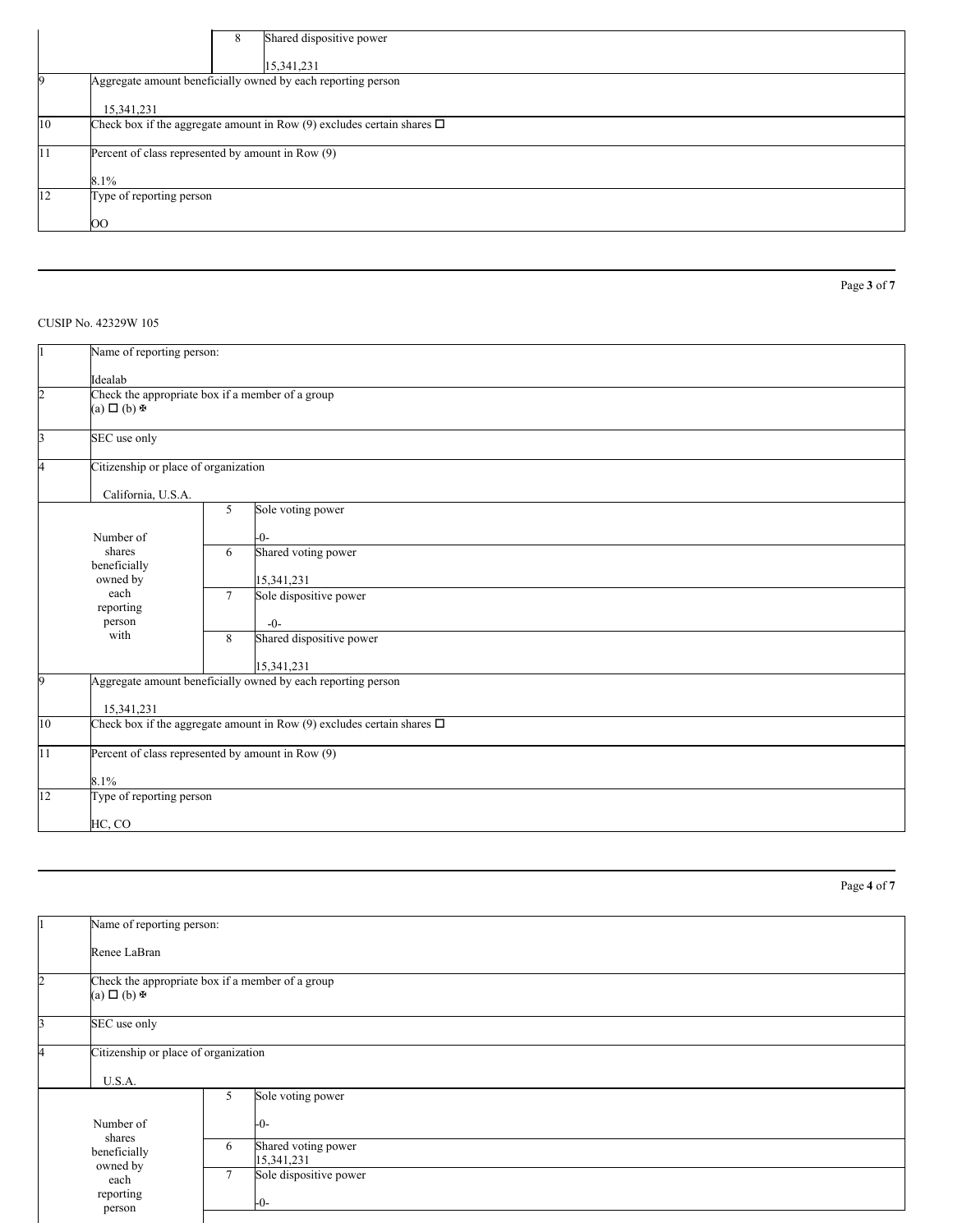|                                                         | with                                                                        |   |                          |             |  |
|---------------------------------------------------------|-----------------------------------------------------------------------------|---|--------------------------|-------------|--|
|                                                         |                                                                             | 8 | Shared dispositive power |             |  |
|                                                         |                                                                             |   | 15,341,231               |             |  |
|                                                         | Aggregate amount beneficially owned by each reporting person                |   |                          |             |  |
| 15,341,231                                              |                                                                             |   |                          |             |  |
| 10                                                      | Check box if the aggregate amount in Row (9) excludes certain shares $\Box$ |   |                          |             |  |
| Percent of class represented by amount in Row (9)<br>11 |                                                                             |   |                          |             |  |
|                                                         | $8.1\%$                                                                     |   |                          |             |  |
| 12                                                      | Type of reporting person                                                    |   |                          |             |  |
|                                                         | IN, HC                                                                      |   |                          |             |  |
|                                                         |                                                                             |   |                          |             |  |
|                                                         |                                                                             |   |                          |             |  |
|                                                         |                                                                             |   |                          | Page 5 of 7 |  |
|                                                         |                                                                             |   |                          |             |  |

#### **Item 1(a).** Name of Issuer:

Heliogen, Inc.

This Amendment No. 1 to Schedule 13G ("Schedule") amends the Schedule 13G initially filed by Idealab Holdings, LLC ("Idealab Holdings") on March 10, 2022 to add Idealab, a California corporation ("Idealab"), as a filing person. Idealab Holdings is a wholly owned subsidiary of Idealab. Idealab in its capacity as Managing Member of Idealab Holdings, by action of Idealab's Board of Directors, delegated Idealab's power to manage and control the business and affairs of Idealab Holdings related to Idealab Holdings' interest in Heliogen, including all voting and dispositive power with respect to the reported securities, to Renee LaBran, a director of Idealab.

**Item 1(b).** Address of Issuer's Principal Executive Offices:

130 W Union St. Pasadena, CA 91103

**Item 2(a).** Name of Persons Filing:

This Amendment No. 1 to Schedule 13G is being filed by Idealab Holdings, LLC, Idealab and Renee LaBran (collectively, the "Reporting Persons").

**Item 2(b).** Address of Principal Business Office or, if none, Residence:

130 W Union St. Pasadena, CA 91103

**Item 2(c).** Citizenship:

Idealab Holdings, LLC is a Delaware limited liability company

Idealab is a California corporation

Renee LaBran is a citizen of the United States of America.

**Item 2(d).** Title of Class of Securities:

Common Stock, \$0.0001 par value

**Item 2(e).** CUSIP Number:

42329W 105

#### Item 3. If this statement is filed pursuant to Rules 13d-1(b), or 13d-2(b) or (c), check whether the person filing is a:

- (a)  $\Box$  Broker or dealer registered under section 15 of the Exchange Act.
	- (b)  $\Box$  Bank as defined in section 3(a)(6) of the Exchange Act.
	- (c)  $\Box$  Insurance company as defined in section 3(a)(19) of the Exchange Act.
	- (d)  $\Box$  Investment company registered under section 8 of the Investment Company Act.
	- (e)  $\Box$  An investment adviser in accordance with Rule 13d-1(b)(1)(ii)(E).
	- (f)  $\Box$  An employee benefit plan or endowment fund in accordance with Rule 13d-1(b)(1)(ii)(F).
	- (g)  $\Box$  A parent holding company or control person in accordance with Rule 13d-1(b)(1)(ii)(G). (check the box)
	- (h)  $\Box$  A savings association as defined in Section 3(b) of the Federal Deposit Insurance Act.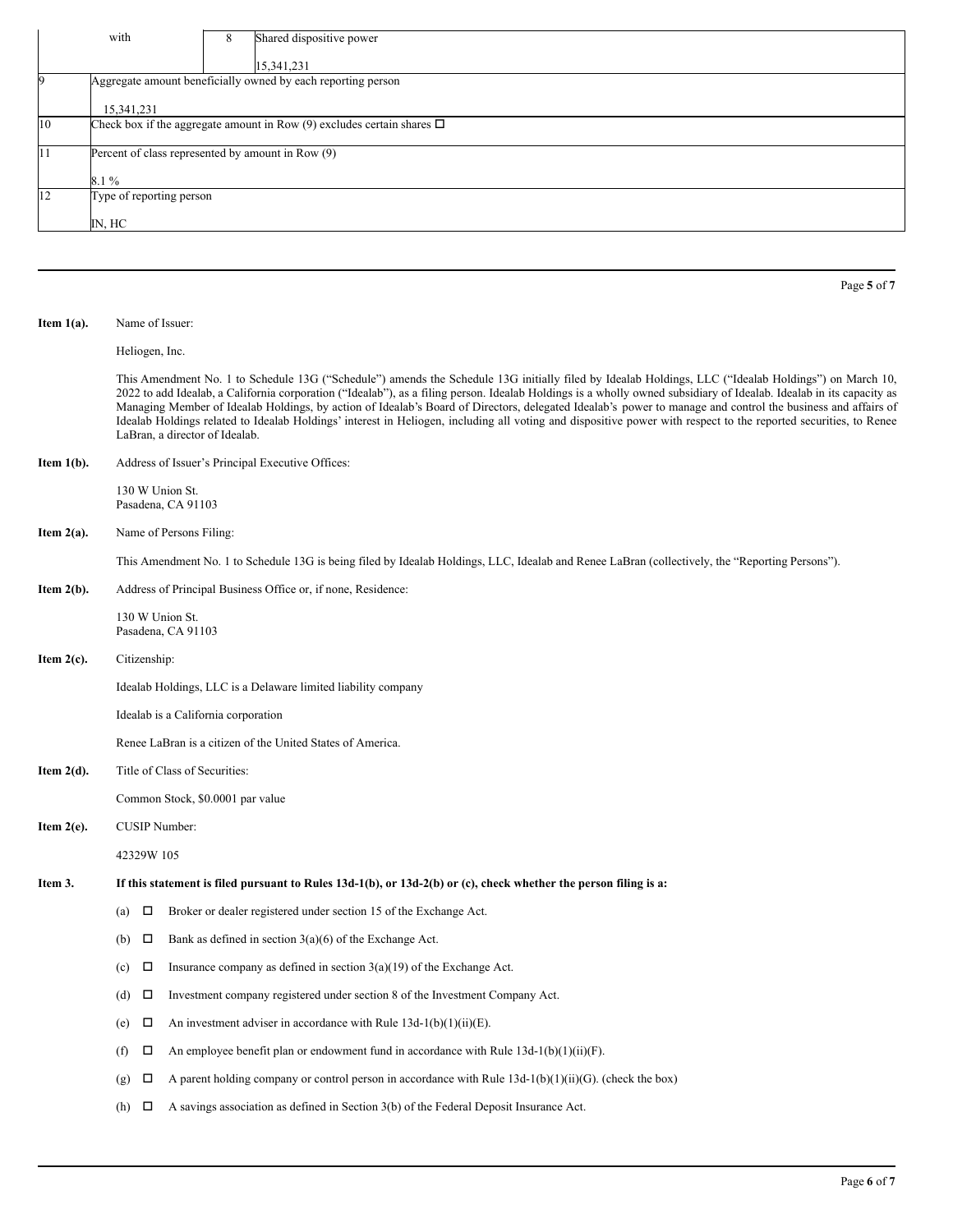- (i)  $\Box$  A church plan that is excluded from the definition of an investment company under section 3(c)(14) of the Investment Company Act.
- (j)  $\Box$  A non-U.S. institution in accordance with Section 240.13d-1(b)(1)(ii)(J).
- (k)  $\Box$  Group, in accordance with Rule 13d-1(b)(1)(ii)(K).

Not applicable.

# **Item 4. Ownership.**

(a) Amount beneficially owned:

The reporting persons may be deemed to shares voting and dispositive power with respect to 15,341,231 shares of Common Stock of the Issuer

- (b) Percent of class: 8.1% (based on 189,127,092 shares outstanding as of May 16, 2022 as reported in the Issuer's Post-Effective Amendment No. 2 to Form S-1 filed on May 27, 2022)
- (c) Number of shares as to which such person has:
	- (i) Sole power to vote or to direct the vote:

0

(ii) Shared power to vote or to direct the vote:

15,341,231 shares of Common Stock of the Issuer

(iii) Sole power to dispose or to direct the disposition of:

 $\theta$ 

(iv) Shared power to dispose or to direct the disposition of:

15,341,231 shares of Common Stock of the Issuer

| Item 5.  | Ownership of Five Percent or Less of a Class.                                                                                                            |
|----------|----------------------------------------------------------------------------------------------------------------------------------------------------------|
|          | Not applicable.                                                                                                                                          |
| Item 6.  | Ownership of More than Five Percent on Behalf of Another Person.                                                                                         |
|          | Not applicable.                                                                                                                                          |
| Item 7.  | Identification and Classification of the Subsidiary Which Acquired the Security Being Reported on By the Parent Holding Company.                         |
|          | Not applicable.                                                                                                                                          |
| Item 8.  | <b>Identification and Classification of Members of the Group.</b>                                                                                        |
|          | Not applicable.                                                                                                                                          |
| Item 9.  | <b>Notice of Dissolution of Group.</b>                                                                                                                   |
|          | Not applicable.                                                                                                                                          |
| Item 10. | Certification.                                                                                                                                           |
|          | By signing below. I certify that, to the best of my knowledge and belief, the securities referred to above were not acquired and are not held for the pu |

By signing below, I certify that, to the best of my knowledge and belief, the securities referred to above were not acquired and are not held for the purpose of or with the effect of changing or influencing the control of the issuer of the securities and were not acquired and are not held in connection with or as a participant in any transaction having that purpose or effect, other than activities solely in connection with a nomination under §240.14a-11.

Page **7** of **7**

### **SIGNATURE**

After reasonable inquiry and to the best of its knowledge and belief, the undersigned certifies that the information set forth in this statement is true, complete and correct.

Date: June 2, 2022

#### **Idealab Holdings, LLC**

By its managing member, Idealab, a California corporation

By: /s/ Marcia Goodstein Name: Marcia Goodstein Title: Chief Executive Officer

#### **Idealab, a California corporation**